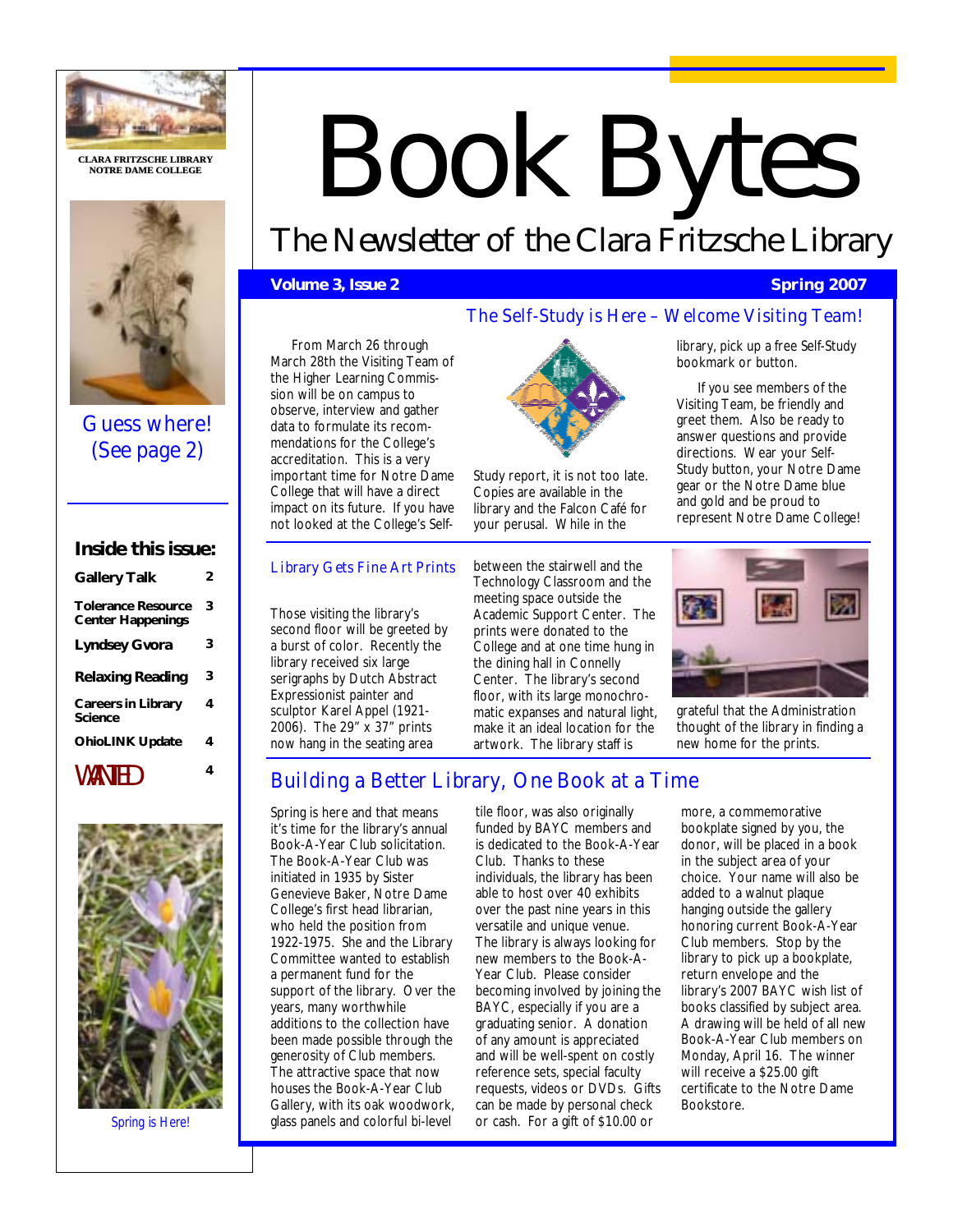## **Page 2 Book Bytes**

# Gallery Talk Library to Host Showing of Spiritual Art

The Clara Fritzsche Library will host "Honoring the Unseen," an exhibit of works exploring spiritual themes, featuring hand-rubbed collographs by Alexis Thynne, cloth spirit dolls by Melissa O'Grady and fiber art incorporating found objects by Leslie Organ. While the three artists use different media for artistic expression, they possess a shared reverence of nature and a quest to find the sacred in everyday life, often

drawing their inspiration from the shapes, images and objects found in nature.

The three artists also posses a commonality in that they all reached this

point in their artistic journeys through diverse and unconventional paths. Thynne earned a BA in biology from Lake Forest College with concentrations in visual and liberal arts. Her interest in different cultures inspired her to travel extensively throughout the U.S. and beyond. Thynne served three years as Peace Corps Volunteer in Central African Republic and Cameroon, where she taught secondary-school

# Mystery Photo

**If you can identify** the whereabouts of **the object pictured the object pictured on the first page of this newsletter, send this newsletter, send your answer to answer to kzoller@ndc.edu kzoller@ndc.edukzoller@ndc.edu. The first person to person to The first person to correctly identify the correctly identify the identify location will receive a \$10.00 gift a \$10.00 gift \$10.00 gift**  certificate to the **Falcon Café.** 

biology and elementary-level environmental education. She found murals to be a bright and exciting teaching aid for environmental education and discovered the creative process to be a profound way for students to better understand themselves. Since returning to the United States Thynne has become a teaching artist with Young Audiences of Greater Cleveland. She explores a variety of media both in her

sewing machine to make clothing. She began making dolls in 1996, inspired by a fully developed idea that came to her while walking in the woods. These dolls are not toys, but spirit dolls, each imbued with a special meaning of its own. Today O'Grady owns her own doll company and exhibits extensively in juried art shows and galleries in the Cleveland area. Recently she became fascinated by the manipulation of fabric and began creating spirit shrines, mysterious, oddly-shaped boxes, some lifesized, comprised of brightlycolored cloth, beads and other



"artistic." She took art classes throughout school and college, but never really found her niche, with the obligations of being a graduate student, social worker, wife, mother, homemaker and learning disabilities tutor allowing time for only the occasional art class. At 40 Organ became an interior designer and began to develop her artistic eye. She began collecting items of little or no value (shells, old lace, old or rusty metal pieces, beads, fabrics) which simply pleased her. Upon retiring at 60 she began assembling these trinkets and found objects into collages and assemblages. Today Organ is a working artist, and exhibits in local galleries, sometimes with O'Grady. She is also a member of the Textile Art Alliance.

The exhibit is free and open to the public and will run from April 5 through May 18, 2007. An opening reception will be held on Thursday, April 5th

from 6 to 8 p.m. The show may be viewed during library hours: Monday-Thursday 8 a.m.-10 p.m.; Friday 8 a.m.-5 p.m.; Saturday 9 a.m.-5 p.m.; Sunday 1-10 p.m. through May 11 (CLOSED April 6-8); Monday May 14-Friday May 18 9 a.m.-5 p.m. For more information, contact Karen Zoller at 216-373-5267.

# Now showing in the Falcon Café:

"Portraits" Photographs by Malinda Smyth's Fall 2006 Photography I Class Bethany Elkins • Sarah Nank Tiana Polk • Marvell Ring Na Rae Shin • Jenny Stursa For details, check the Falcon Café website at: www.notredamecollege.edu/ library/falconcafe.htm

# Upcoming Events

**April 5-May 18, 2007 "Honoring the Unseen "** an exhibit of works exploring spiritual themes, with fiber art incorporating found objects by Leslie Organ, cloth spirits by Melissa O'Grady and hand-rubbed collographs by Alexis Thynne. Opening reception: Thursday, April 5 from 6 to 8p.m.

**June 7-July 27, 2007 "Alla Prima: Classic Paintings"** works by Charles J. Pinckney. Opening reception: Thursday, June 7 from 5 to 7 p.m.

## **Coming nextFall:**

**September-October 2007 "A Celebration of Mary "** a multimedia event featuring a book signing by Sr. Kathleen Glavich plus an exhibition of Marion art. More details to follow…

**November-December 2007 "Art by Voza Quist "** Quist is a Notre Dame College student currently enrolled in the TEEL program. Details to follow…

For more information on these and other library exhibits, contact Karen Zoller at x5267 or kzoller@ndc.edu



ages. Thynne spends most of her time teaching and creating nature-inspired hand rubbed collographs, created by rubbing a matrix of white drawing paper with oil pastel, chalk, charcoal and powdered pigment, then manipulating the texture to get the desired effect. She exhibits locally and has had two solo shows of her work.

she does with students of all

Melissa O'Grady earned a BA in English from Capital University and has extensive teaching experience with both adults and children, including English as a Second Language and American Sign Language. She has been interpreting theater since 1982 and has signed at Dobama, Great Lakes Theatre Festival, Willoughby Fine Arts, the Cleveland Play House and Cain Park. Since the age of seven O'Grady has been interested in needlework, first beginning with embroidery and then moving on to using a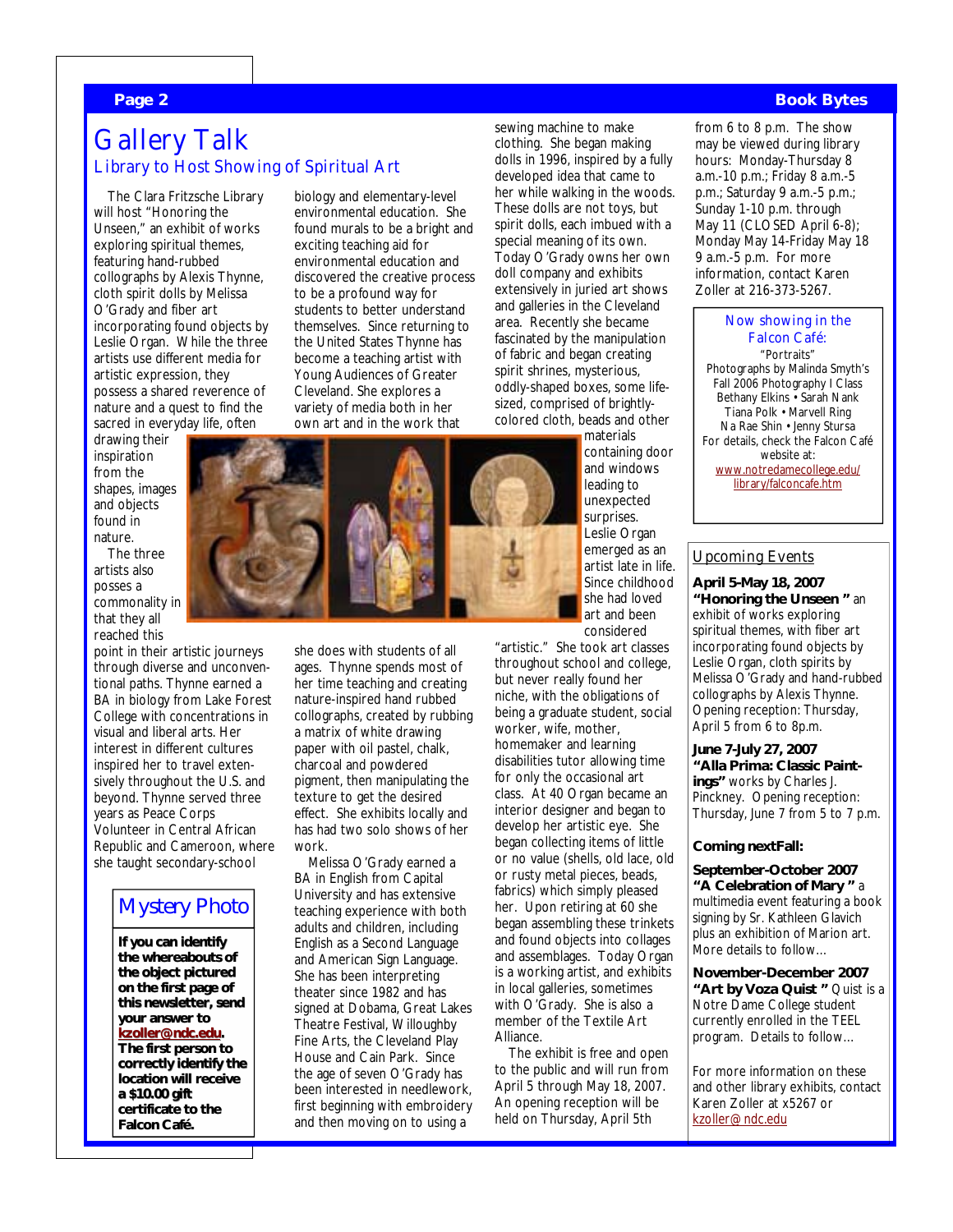## **Volume 3, Issue 2 Page 3 Apple 2** Page 3 Apple 2 Page 3 Apple 2 Page 3 Page 3 Page 3 Page 3 Page 3 Page 3 Page 3

# Tolerance Resource Center Happenings

Notre Dame College's Tolerance Resource Center has recently garnered much attention from the local media for its activities. This past January, the Tolerance Resource Center, in collaboration with Orange High School teachers Petra Moran and Gail Price, hosted an exhibit in the Clara Fritzsche Library entitled "Victims, Perpetrators, Rescuers and Survivors: A Multigenre Approach," an exhibit of works by Orange High School seniors inspired by the Holocaust. Opening night brought over 65 people to view the exhibit, hear the students give dramatic readings and talk about their experiences creating the pieces. One student even performed a song, accompanying himself on the guitar. The exhibit was the subject of full-page articles in the *Cleveland Jewish News* and the *Chagrin Valley* 

*Times* and was a featured event in *Scene* magazine's "Night & Day" section.

The show was made possible by new Maltz Museum Director and Notre Dame College alumna Judi Feniger, '85, who suggested Notre Dame's Tolerance Resource Center as a possible sponsor for the exhibit. Representatives of the Maltz Museum were in attendance and the event gave teachers, parents and students an opportunity to visit the Center and become aware of its unique holdings.

"Three Faiths, One God: Judaism, Christianity, Islam," a series of dialogues cosponsored by the Tolerance Resource Center, the Cleveland Catholic Diocese-Interfaith Commission and the American Jewish Committee, was the subject of a full-page article in the March 21, 2007 issue of the

She is also in the College's two spring productions, the musical revue "Seasons of love: A Broadway Scrapbook" and the fully student produced and di*Cleveland Jewish News.* The discussions marked the first time that the group, who held an earlier series of interfaith dialogues in 2005, included the Islamic faith and that Muslims have attended. Over 50 people attended each of the previous evening sessions which involved both group and one-on-one discussion. The last of the series, which is free and open to the public is being held on Wednesday, March 28 from 7:30 to 9:00 p.m. in Notre Dame College's Performing Arts Center. For more information, contact Sister Mary Louise Trivison at (216) 373- 5228.

This February the Tolerance Resource Center was also featured as a "Place of Note" in the Higher Education issue of *Crain's Cleveland Business.*

## Relaxing Reading

The library's second floor is a popular place for students to study, relax and socialize. Thanks to duplicate exchange programs offered by EBSCO and OhioLINK, the library has a large selection of popular magazines available for pleasure reading. Those wishing to take a break from academic pursuits and scholarly journals have a wide variety of magazines to choose from including *Rolling Stone, Glamour, Vogue, Sports Illustrated, Details, Jane, Men's Health, ESPN, O Magazine, Real Simple, Spin* and *Sporting News.* In addition to these titles, the library also subscribes to *Cleveland Magazine, Northern Ohio Live, Self* and *Ebony.* An assortment of magazines can also be found on the magazine rack outside the Falcon Café.



# Recycling Reminders

The library staff strives to make the library a relaxing place for patrons to congregate. Unlike most other libraries, eating and drinking is permitted in most areas of the library, except for the Technology Classroom and the Tolerance Resource Center. When disposing of your trash, please remember to recycle. Plastic containers with the numbers 1-7 can be recycled, along with steel and aluminum cans and glass bottles. These should be placed in the red and blue recycle bins located on the first and second floors respectively. Also, remember to recycle notebook paper, catalogs, mailings, flyers and computer paper in the green recycle bin next to the first floor copier. The paper is collected and placed in the green Abibiti dumpster located outside the delivery entrance. The College gets money for the paper collected, so the more paper that is recycled the more it benefits the College. Please do not throw trash in the green dumpster and please put trash in the waste cans scattered around the library, not the recycle bins. This only makes the jobs of the library staff and maintenance staff harder.

Remember to recycle when you are in the Administration Building too. The money for the aluminum cans that are collected in the bin near the west entrance of the Administration

Building goes to help burn victims.



# Employee Profile—Lyndsey Gvora

Lyndsey Gvora has worked at the library since September 2006 as a Student Assistant. She is a freshman and hails from Willoughby Hills. Lyndsey is very interested in journalism and the performing arts. She

has performed in numerous theater productions while a student at Regina High School and here at Notre Dame under the direction of theater profes-

sor Peter Manos. Last November Lyndsey was one of the principal players in "And Then They Came for Me," the Tolerance Resource Centersponsored play about the life of Holocaust survivor Eva Schloss, taking on the role of Eva's mother, Mutti. She recently appeared in the fairy tale spoof "A Simple Little Story" at Tri-C.



rected production of Paul Zindel's Pulitzer Prize-winning play "The Effect of Gamma Rays on Man-in-the-Moon Marigolds" which will run from

April 21 through April 23.

While at the library, Lyndsey packs and unpacks OhioLINK books, verifies books in the library catalog, makes phone calls, attends to the circulation desk, gets the mail, shelves and assists with our recycling efforts. She is a welcome addition to the library staff. Make sure you support the Masquers and go see Lyndsey perform in the spring play!